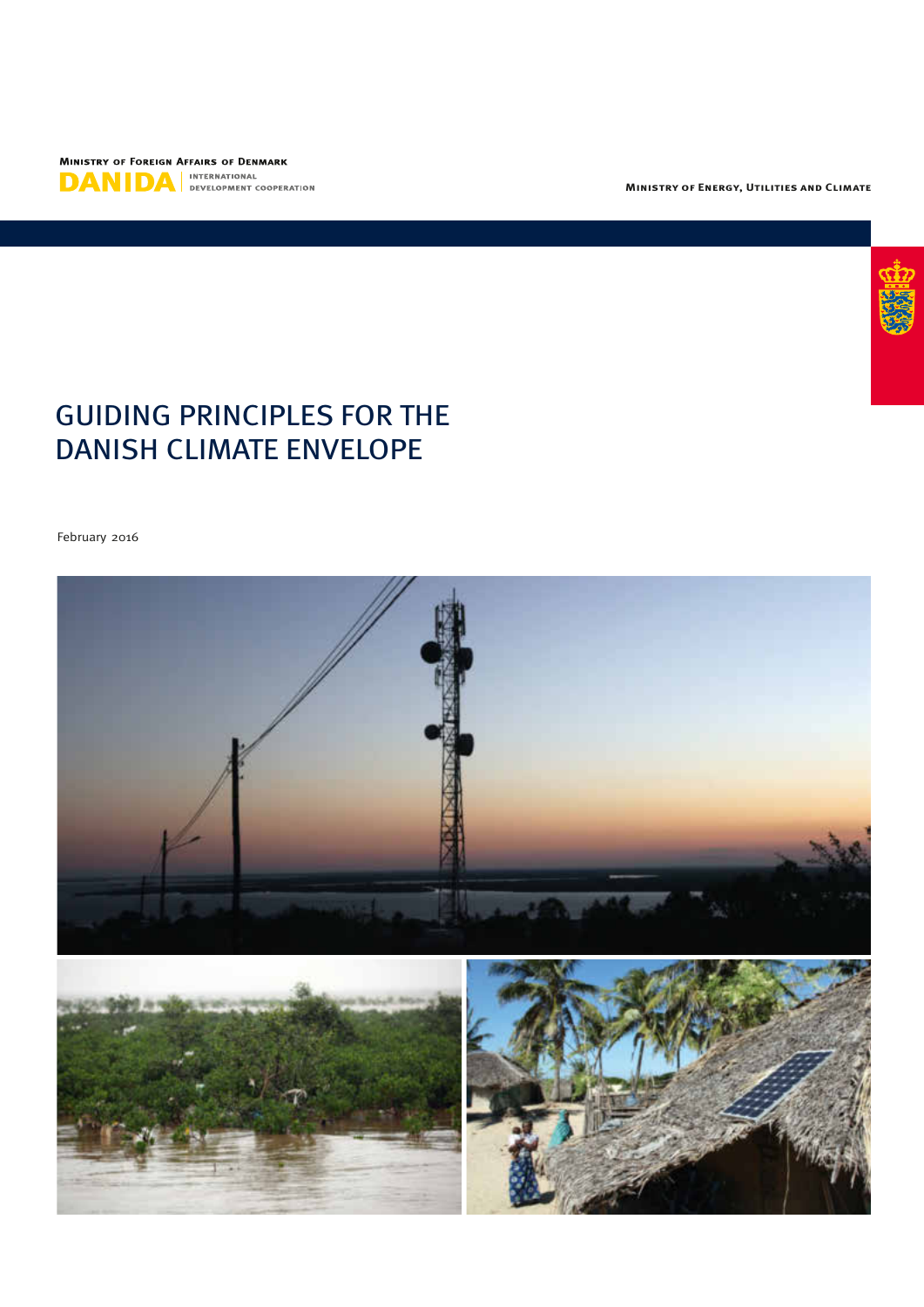# **CONTENTS**

| $\mathbf{1}$ | PURPOSE AND BACKGROUND                             | 4  |
|--------------|----------------------------------------------------|----|
| 2            | FRAMEWORK FOR THE DANISH CLIMATE ENVELOPE          | 5  |
|              | 2.1 OVERALL FRAMEWORK (THEORY OF CHANGE)           | 5  |
|              | <b>2.2 PRINCIPLES</b>                              | 6  |
| 3            | <b>MONITORING FRAMEWORK</b>                        | 9  |
|              | <b>INDICATORS</b>                                  | 9  |
|              | <b>METHODOLOGICAL CONSIDERATIONS</b>               | 9  |
| 4            | <b>IMPLEMENTATION</b>                              | 11 |
| 4            | ANNEX 1: THEORY OF CHANGE FOR THE CLIMATE ENVELOPE | 12 |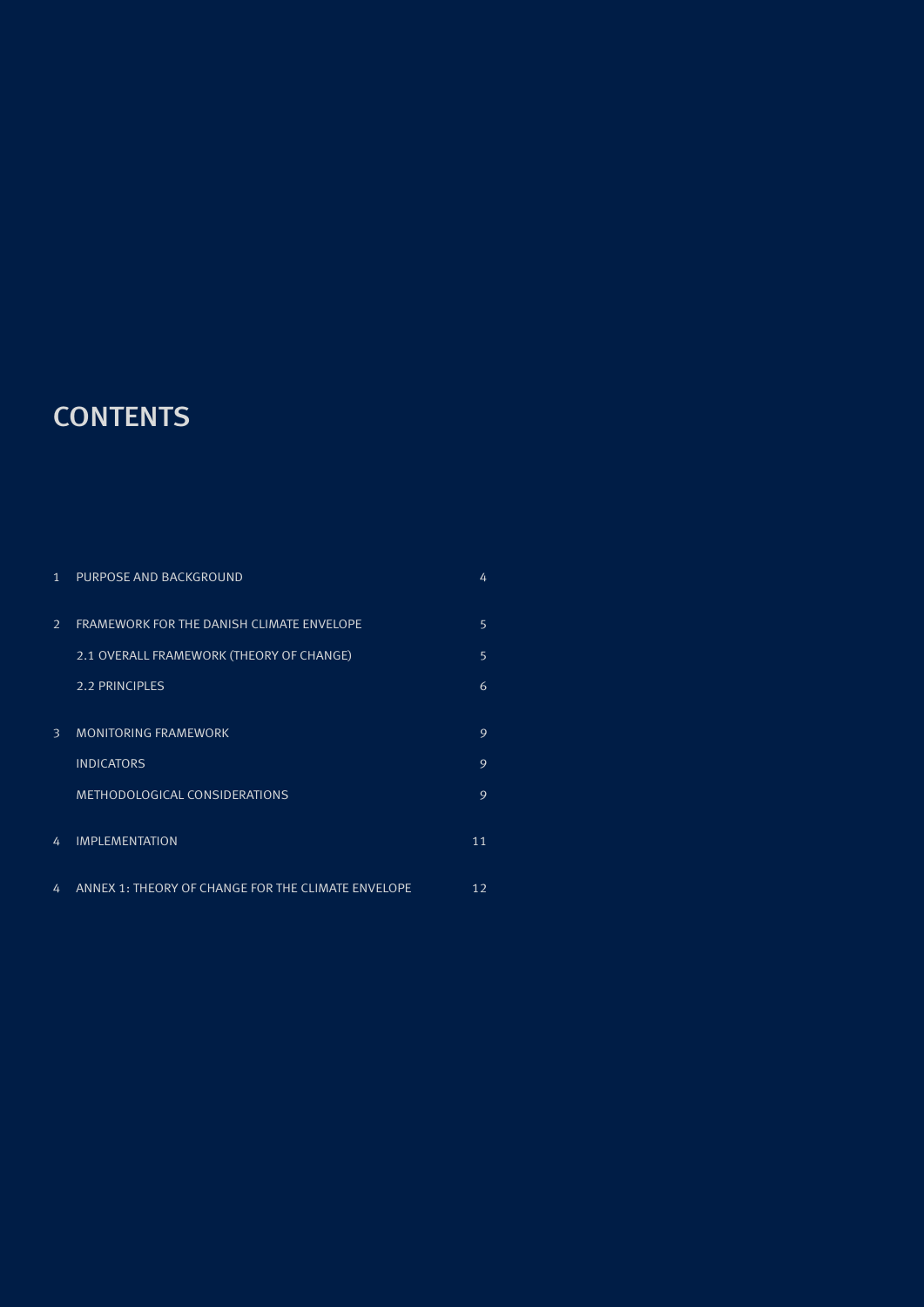# 1. PURPOSE AND BACKGROUND

Climate change is one of the greatest challenges of our time. Dramatic changes in climate conditions and weather extremes are already affecting millions of people around the world, damaging crops and coastlines and putting food, water and energy security at risk. Climate change threatens to reverse progress towards sustainable development. Therefore, steps are needed to help countries adapt to the impacts of climate change and assist countries in the transition to become low carbon economies. The Paris Agreement marks a historic turning point for global cooperation to address climate change. The Danish Government is fully committed to supporting the implementation of the Paris Agreement and assisting developing countries with delivering action on the ground.

Established in 2008 the Climate Envelope is a mechanism for channeling Danish dedicated climate funding to support mitigation and adaptation activities in developing countries. The envelope is managed as an integrated part of Danish development assistance. The Envelope is operating within the strategic framework of Danish development assistance which focuses on fighting poverty and supporting growth and employment in developing countries as well as improving security and fighting migration. The Ministry for Energy, Utilities and Climate proposes and prepares activities for half of the Climate Envelope funds while the Ministry for Foreign Affairs proposes and prepares activities for the other half of the Climate Envelope funds.

In May 2014, the External Grant Committee requested that the ministries took "steps to prepare a strategic framework which can guide the use of the Climate Envelope, including guidance on focus, modalities, etc". Furthermore, in September 2015 an external evaluation of the Climate Envelope concluded that "a strategy for the Climate Envelope should be prepared to set out priority objectives and activities for mitigation and adaptation which could help focus climate finance and increase its impact". The evaluation also recommended that more efforts are put into improving the monitoring and evaluation framework for all Climate Envelope activities.

A key point from the evaluation was that strong competences are present in Denmark when it comes to low carbon solutions and support to marginalised groups most impacted by climate change. This is in terms of both commercial and institutional competencies (including public sector, research sector and civil society organisations). Cleantech has been the fastest-growing sector of Danish exports in recent years and Danish universities are leading worldwide on a range of issues related to resource efficiency. In is important that these competences are also used in Danish international cooperation. Also, it was found that Denmark's ongoing energy transition away from a fossil fuel economy is an extremely powerful example.

In response to the demands from the External Grant Committee and the evaluation team, the Ministry for Foreign Affairs and the Ministry for Energy, Utilities and Climate have developed this document with guiding principles for use of the Climate Envelope. The guiding principles are meant to serve both as a guiding tool for Danish officials dealing with programming of the Danish Climate Envelope as well as a tool providing more clarity to members of the External Grant Committee and to the broader public on the framework within which Danish climate funds are planned to be used. Furthermore, the guiding principles can provide guidance to stakeholders in partner countries and partner organisations on the framework for the Danish Climate Envelope as well as on the intervention logic that projects to be funded by the Climate Envelope should relate to.

In short, the purpose of this document is to increase the impact and the effect of Danish climate change cooperation and assistance by:

- 1) Setting out a framework with a number of principles which will be guiding the future identification, selection and implementation of activities to be funded by the Danish Climate Envelope and the envelope's interaction with other Danish assistance/ cooperation
- 2) Outlining an indicator framework for the Climate Envelope to improve monitoring of results.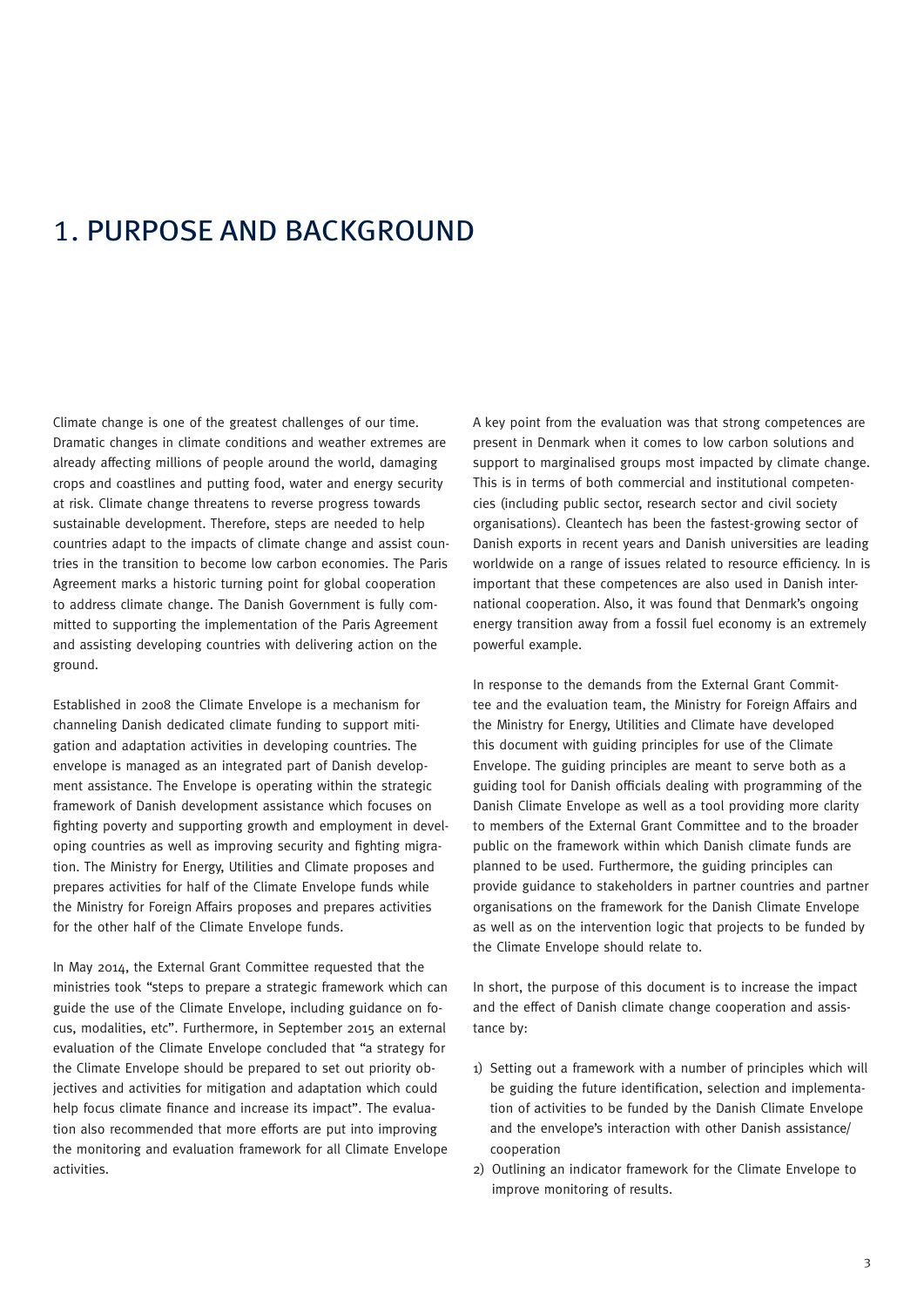# 2. FRAMEWORK FOR THE DANISH CLIMATE ENVELOPE

## **2.1 Overall framework (Theory of Change)**

To provide the overall picture of what the Danish Government aims to achieve with the Climate Envelope and how it will be achieved, a Theory of Change for the Climate Envelope has been developed. In short, the Theory of Change sets out the building blocks required to bring about the long term goals of the Climate Envelope.

The overall objective for the Climate Envelope is threefold: It is to 1) Assist developing countries to adapt to climate change; 2) Assist developing countries with the transition to a low carbon economy; and 3) Prepare developing countries to enter into and implement the new global climate agreement, agreed at COP21 in Paris with a view to sustainable development.

The specific impact that is targeted by the Climate Envelope is the following:

- Reduced greenhouse gas emissions
- Increased climate resilience specifically for vulnerable and marginalised groups

To achieve this impact Climate Envelope interventions will address the following outcomes:

- Strengthened national and community-level climate change policies, planning frameworks and information systems
- Scale up of climate-relevant technologies, infrastructure and markets
- More consolidated, effective and ambitious international climate architecture

To address the outcomes set out for the Climate Envelope the following activities/outputs will be supported by the Climate Envelope:

- 1) Supporting more effective policies and planning (in particular related to the energy and water sectors)
	- › Training and capacity building for policy makers for better climate planning
- › Supporting enabling environments, including integrating climate change in regulation and policies, e.g. through government-to-government cooperation
- › Building more effective climate information, monitoring and MRV (Monitoring, Reporting and Verification) systems
- › Supporting development of financial, regulatory and other incentive mechanisms
- › Strengthening enforcement and alignment to international best practices
- › Supporting communities to plan for climate change and hold officials to account
- 2) Promoting climate solutions through more effective markets and investments
	- › Promoting climate-friendly technologies and solutions as well as public and private investments through effective markets.
	- › Promoting and financing incremental costs of investments in climate resilient infrastructure and mitigation technology deployment to encourage scale up
	- $\rightarrow$  Supporting the development and maturation of projects e.g. NAMAs (National Appropriate Mitigation Actions) in order to make projects finance-ready
	- › Encouraging technologies R&D, innovation, and transfer (including south-south)
	- › Improving access to finance through innovative market and risk mechanism
	- › Promoting community-led models to adopt or promote climate technologies
- 3) Building more robust international architecture
	- › Promoting the implementation of the international climate agreement, in particular the nationally determined contributions
	- › Developing effective and credible international financing frameworks
	- › Making policies and procedures of key institutions more transformational
	- › Aligning institutional agendas, including lesson learning and knowledge transfer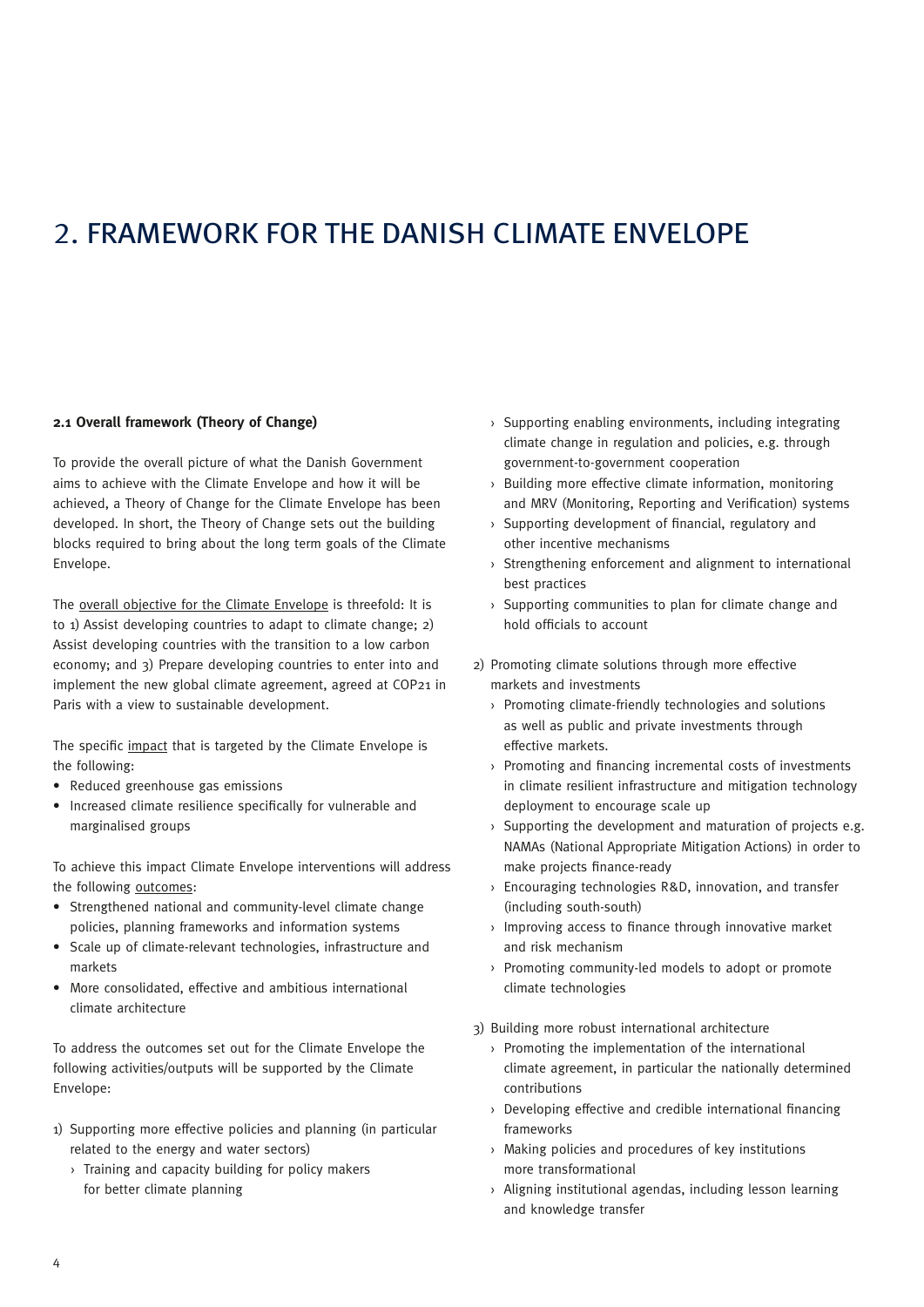- › Promoting Danish priorities in UNFCCC negotiations/ post-Paris implementation
- › Supporting marginalized voices and ensuring accountability to most vulnerable

The activities and outputs of the Theory of Change are processoriented and apply both to mitigation and adaptation activities.

To further narrow the scope of the Climate Envelope a number of principles for the use of Climate Envelope funds have been developed and incorporated into the Theory of Change. The principles are integrated in the illustration of the Theory of Change which is attached in annex 1 to this document and are further explained in section 2.2 below.

# **2.2 Principles**

The principles for the use of Climate Envelope funds are divided between 1) Principles that set out the balance and boundaries for the overall Climate Envelope and 2) Principles that deal with project effectiveness to guide prioritization of activities.

## 1. Principles on balance and boundaries

The principles dealing with balance and boundaries (portfolio shape) reflect a number of choices which have been made in terms of future funding from the Climate Envelope. These principles are the following:

- Intervention logic: The intervention logic of a Climate Envelope activity/project must be aligned with the overall Theory of Change for the Climate Envelope.
- Alignment: Activities to be funded must be based on demand from recipient countries.
- Evidence and indicators: Proposed Climate Envelope interventions must be able to demonstrate significant effect in terms of contribution to overall Climate Envelope impact and outcomes as well as the indicator framework for the Climate Envelope

which is set out in part 3 of this document. Strong justification and rationale is needed. A result framework is to be developed for all interventions.

- Balance between adaptation and mitigation: The aim is to use half of the Climate Envelope funds for mitigation purposes and the other half for adaptation purposes. At the same time, it is recognized that several interventions will address both mitigation and adaptation purposes – mainly in the least developed countries. Because of this, a strict 50/50 division of the funds will not be possible on an annual basis.
- Geographic focus: The bilateral Climate Envelope interventions will be targeted in few selected countries. Mitigation activities will mainly be focused in the emerging economies where mitigation purposes are most cost efficient and potentially most impactful. Interventions mainly targeting adaptation purposes will be focused in poor countries - mainly in Africa - which are most vulnerable to consequences of climate change. However, to a large extent mitigation and adaptation activities may be strongly related for example in terms of activities to support access to sustainable energy. Furthermore, bilateral interventions in focus countries of The Ministry of Foreign Affairs or the Ministry of Energy, Utilities and Climate will be prioritized in order to optimize synergies. This means that bilateral interventions in Danida's priority countries and countries engaged in government-to-government cooperation on energy will be preferred.
- Modalities: Denmark will continue to use a combination of multilateral and bilateral support channels for Climate Envelope interventions. Denmark intends to continuously support the Green Climate Fund and a limited number of the multilateral climate funds.
- Predictability and continuity: To the greatest possible extent, longer-term/more predictable planning of Climate Envelope activities will be pursued. Activities will be identified with a view to follow-on as a new phase to an on-going or previously Danish funded activity and/or with an existing implementing agency.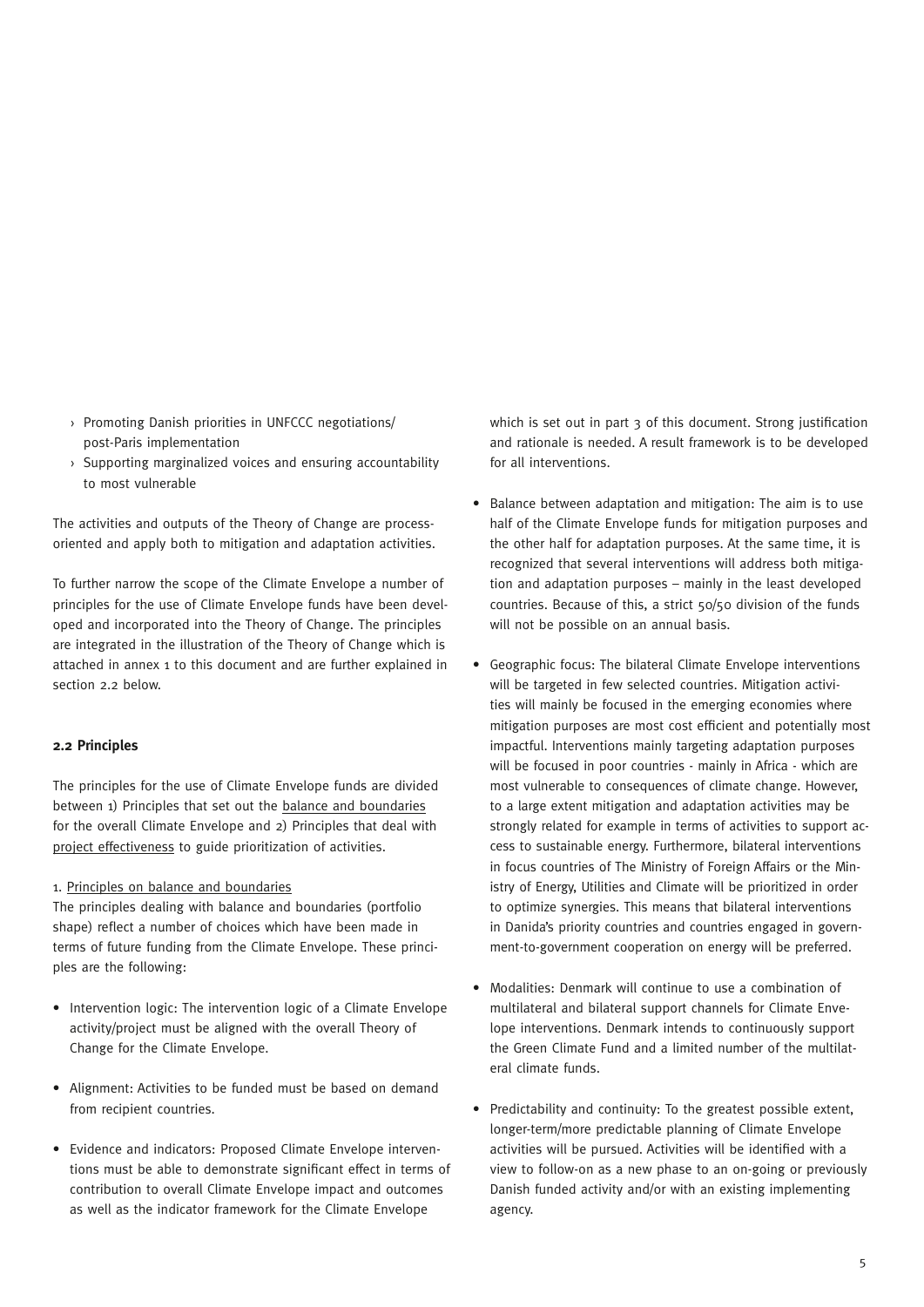# 2. Principles on project effectiveness

The principles on project effectiveness will be used to guide the selection and design of Climate Envelope interventions in order to select those activities that will maximize effect of the limited funds available, and demonstrate added-value in terms of outcome and impact. The extent to which proposed Climate Envelope interventions can deliver on these criteria will determine whether they will be selected for funding. Three key principles on project effectiveness have been selected. These are:

- National strengths: Where possible, Climate Envelope funds will be targeted interventions where Denmark can add value in terms of national strengths, competences or interests (commercial or regulatory), rather than being visible in a broad variety of support mechanisms. Therefore Climate Envelope interventions will thematically focus on: a) Energy including renewable energy, energy planning, energy efficiency and reform of policy frameworks; b) Water related activities including water management, water infrastructure resilience, information services, land management and agriculture. These are thematic areas where Denmark holds strong know how and business competences.
- Leverage: Leverage of private finance and innovation are seen as important objectives of the Climate Envelope. Thus, a willingness to take risks guides the prioritization of interventions financed from the envelope in order to a) mitigate risks and create incentives for private actors to make climate relevant investments; b) test and promote new instruments and practices generating valuable lessons learned; c) supporting the development and maturation of climate projects in order to boost the global pipeline of finance-ready climate projects; d) address gaps in the existing financial flows towards investment in climate activities. In practice leveraging can also entail creating incentives for the investments within the policy or regulatory framework of a country. Within adaptation the challenge is that adaptation projects tend to be less commercial making leverage of private finance less likely. However, some adaptation activities can be privately driven and supported, e.g. transformation of agriculture to alternative crops and transformation of water management and supply into more

climate adapted systems which may result in cost savings. In these cases the private sector can have a role. In addition to this, activities related to climate proofing of private sector investments and investing in enabling environment can be seen as leveraging.

• Transformation: Priority will be given to interventions where chances of achieving transformational change through accompanying changes in policy, markets or finance structures (both public and private) are largest. Transformational change can be also be in the form of innovation and test of new approaches, changes in existing systems and structures (systemic change), changes in conception and values, changes which are irreversible and change which are based on a clear identification of entry points and opportunities and the presence of a clear vision for change. Increasing chances of achieving transformational change also involves scale in form of national, sectoral or economy wide programmes including policy and technology scale up as well as replicability in terms of programmes that others can copy and accelerate the roll out of.

The extent to which proposed Climate Envelope interventions can deliver on all or some of these three key principles will determine whether they will be selected for funding.

In addition to the above mentioned three key principles on project effectiveness, the following principles will also guide the selection of interventions. These include:

- Linkages: Linkages between Climate Envelope interventions and other Danish or other ODA funds/ongoing cooperation should be well described. How is the intervention aligned with existing programmes and how can wider Danish (climate) funding for developing countries benefit from the intervention?
- Poverty orientation: Seeking, where appropriate, to involve target groups and communities in design and implementation of interventions, while considering how to benefit and mobilize poor and marginalized groups, in line with the overall objectives of DK development cooperation.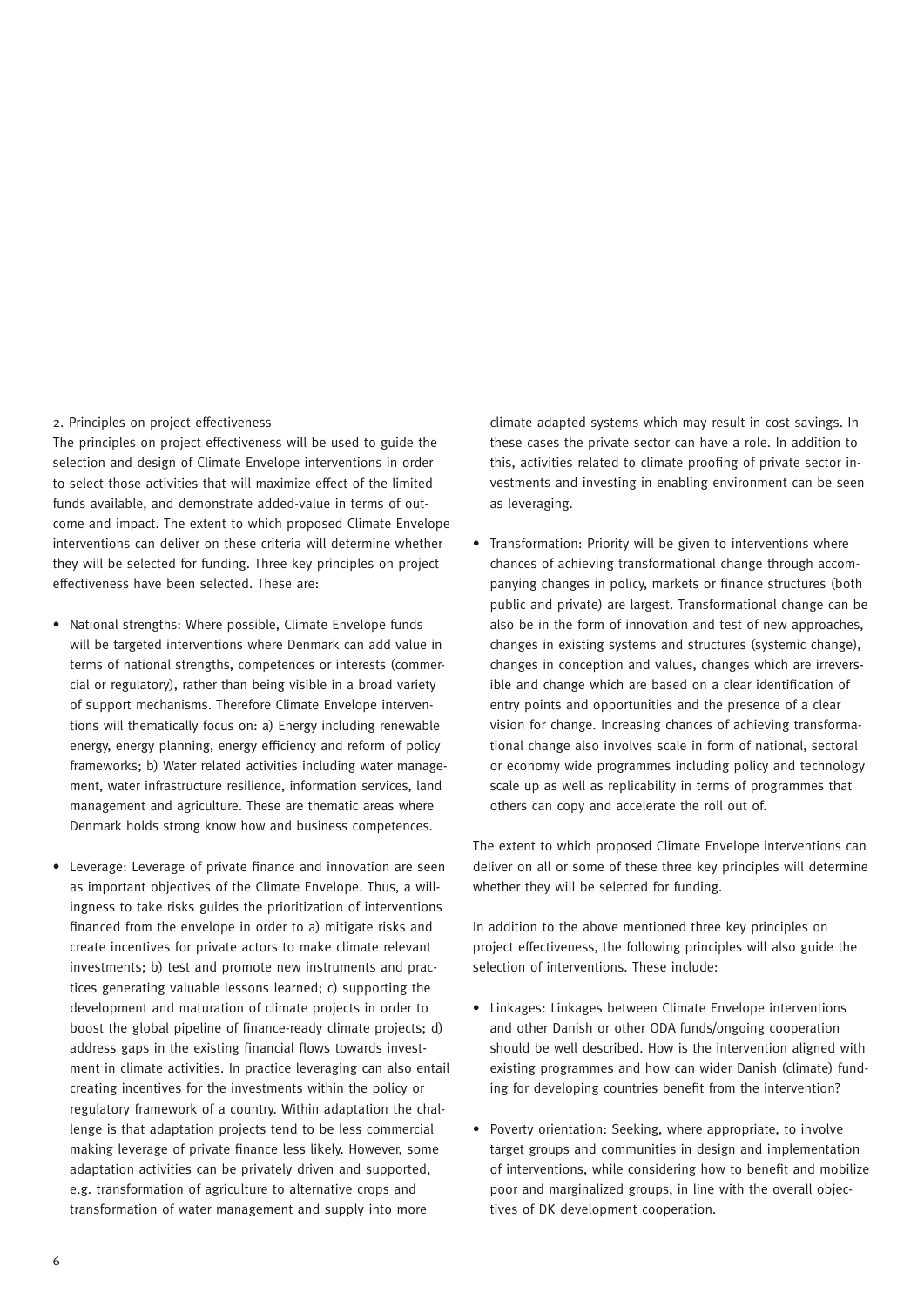• Added value post COP21: Post COP21 there is a great need for consolidation of the international climate and energy architecture. Priority will be given to those interventions delivering most added value to the international climate architecture post COP21 in context of the follow-up on negotiations as well as the implementation of a new global climate agreement.

During the practical selecting of specific Climate Envelope interventions, all criteria will not have to be met. Holding all possible interventions up against these criteria, however, will provide a method for a focused prioritization.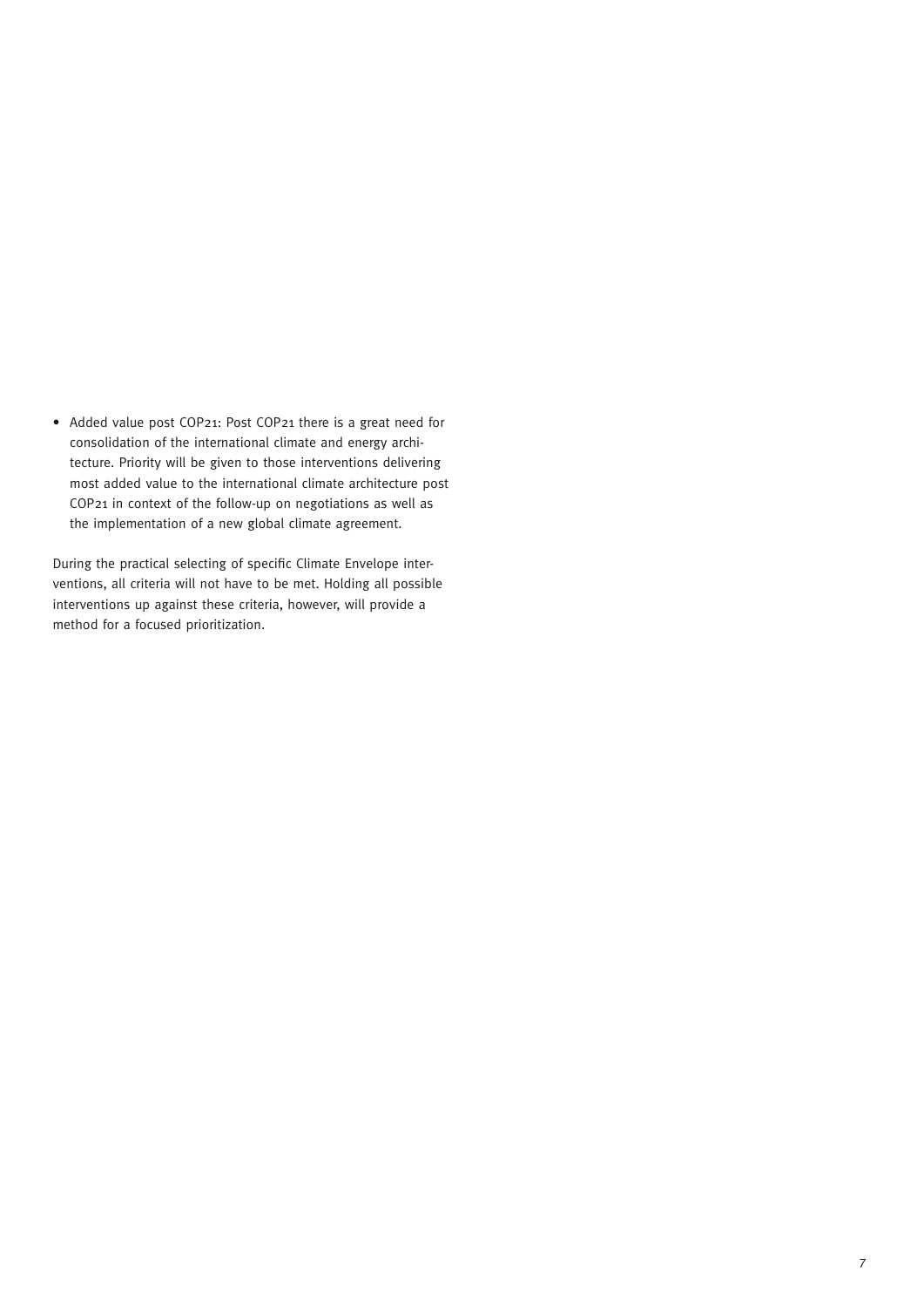# 3. MONITORING FRAMEWORK

Projects within the Danish Climate Envelope currently report on a wide range of indicators as part of their individual log frames. However, the recent evaluation of the Climate Envelope concludes that the use of indicators currently is not consistent across the portfolio. This has created barriers both to assessing value for money and to aggregating and reporting results of Climate Envelope interventions. The purpose of the following is to set out a number of indicators for the Climate Envelope as well as some methodological considerations and key principles in terms of how these will be applied.

# **Indicators**

It has been decided to closely align the choice of indicators for the Climate Envelope with the Performance and Measurement Framework which is being developed by the Green Climate Fund (GCF). This is because the GCF is likely to emerge as an international standard for the selection of climate indicators and their methodologies. As several multilateral agencies already are using the GCF measurement framework this will also limit the administrative burden which is associated with the monitoring and evaluation process. The implication of this is that the indicator framework set out below and the methodological considerations related to it will be subject to forthcoming revisions as the GCF measurement framework is further developed.

Based on the GCF framework the Climate Envelope will work with indicators at two different levels.

# 1. Core indicators

Three core indicators have been selected which all projects to be funded by the Climate Envelope should report on unless it can be justified that these indicators are not appropriate for the specific action (this will typically apply to projects focusing on policy reforms, institutional frameworks and capacity building, e.g.

government-to-government cooperation)<sup>1</sup>. These indicators are the following:

- Tons of carbon dioxide equivalent (tCO2 eq) reduced as a result of Climate Envelope mitigation projects/programmes
- Total number of people supported to cope with the effects of climate change by Climate Envelope resilience programmes (direct and indirect, gender disaggregated)
- Volume of finance leveraged by Climate Envelope funding (disaggregated by public and private sources, annual)

## 2. Voluntary project indicators

Around the core indicator set, the wider emerging GCF indicator set is applied for the Climate Envelope as a basis for voluntary project reporting. These are indicators like "number of regulations/policies introduced/adjusted to address low-emission planning and development" (mitigation), "number of key targeted institutions with evidence of their strengthened capacity and coordination mechanisms to mainstream climate resilience" (adaptation). Project proposers are encouraged to draw on upon this indicator set when developing projects frameworks. Projects are expected to report on as many of the relevant GCF indicators as is reasonable given their scale, sector and thematic focus.

All projects will also be able to develop their own project specific indicators that address project level outputs where they are not covered by the GCF framework. However, methodologies and baselines should be clearly set out or referenced where drawn from third party approaches. These indicators will not be consolidated at the level of the Climate Envelope.

### **Methodological considerations**

The methodological framework used by the GCF is meant to provide the basis for the core and voluntary indicators set out above.

1) The exception from using the core indicators applies regardless of the further development of the GCF indicators applicable for same type of projects.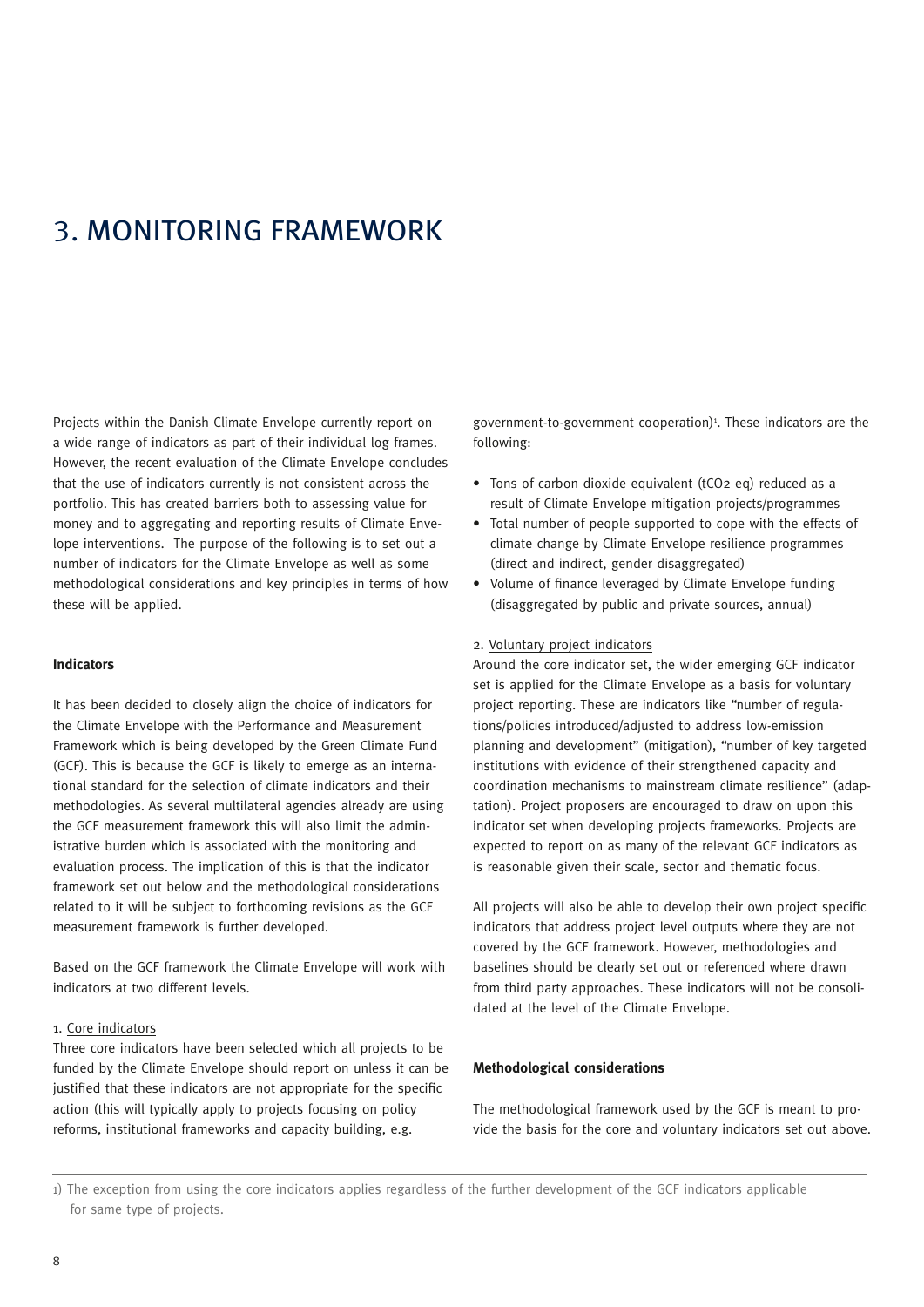In terms of the core indicators GCF methodologies are developed and should be applied. Other GCF indicators currently refers to frameworks developed and used by other key funds (CIF, LDCF, etc.) until best practices have been identified. These methodologies can be used until the GCF updates them as proprietary methodologies.

In terms of the core indicators set out above, an annual effort will be undertaken to track these indicators and aggregate them at the level of the Climate Envelope. This effort will be undertaken on the basis of reporting from the organizations responsible for each project. For the voluntary indicators aggregation will only be pursued in a few selected cases. For the portfolio indicators, an overall assessment will be presented when presenting the projects for approval.

Contributions to multilateral initiatives other than the GCF are likely to result in Denmark buying a share of results from existing indicator sets and performance reporting frameworks. These frameworks may currently only be partially aligned with that of the GCF. Denmark will work to ensure alignment in reporting indicators and methodologies with emerging GCF standards.

In addition, there are a number of principles that should be followed using this indicator based reporting framework:

Timing and measurement: Indicators should be developed exante, with baseline and targets agreed before project implementation (unless it can be justified that ex ante baseline and targets are not appropriate for the specific action). Actual delivery against the target is then tracked during implementation (with timing to be agreed on a project by project basis). Finally, there should be an ex-post assessment of the overall achievement.

Attribution: Results attributable to the Climate Envelope should be calculated on the pro-rated share of overall Danish funding within a given initiative. Where there is a strong case for catalytic role of Danish funding, this can be noted in the form of contribution analysis, but should not be used for reporting purposes.

Mitigation/Adaptation co-benefits: Where applicable, mitigation projects/programmes that also generate adaptation results (e.g. land use of forestry) should report on adaptation indicators (and vice versa for adaptation projects/programmes with mitigation results).

Gender: Where possible, disaggregation by gender will be attempted. This is particularly relevant to indicators associated with people, but may also be possible in relation to other quantitative or qualitative indicators where data sources and research processes allow it.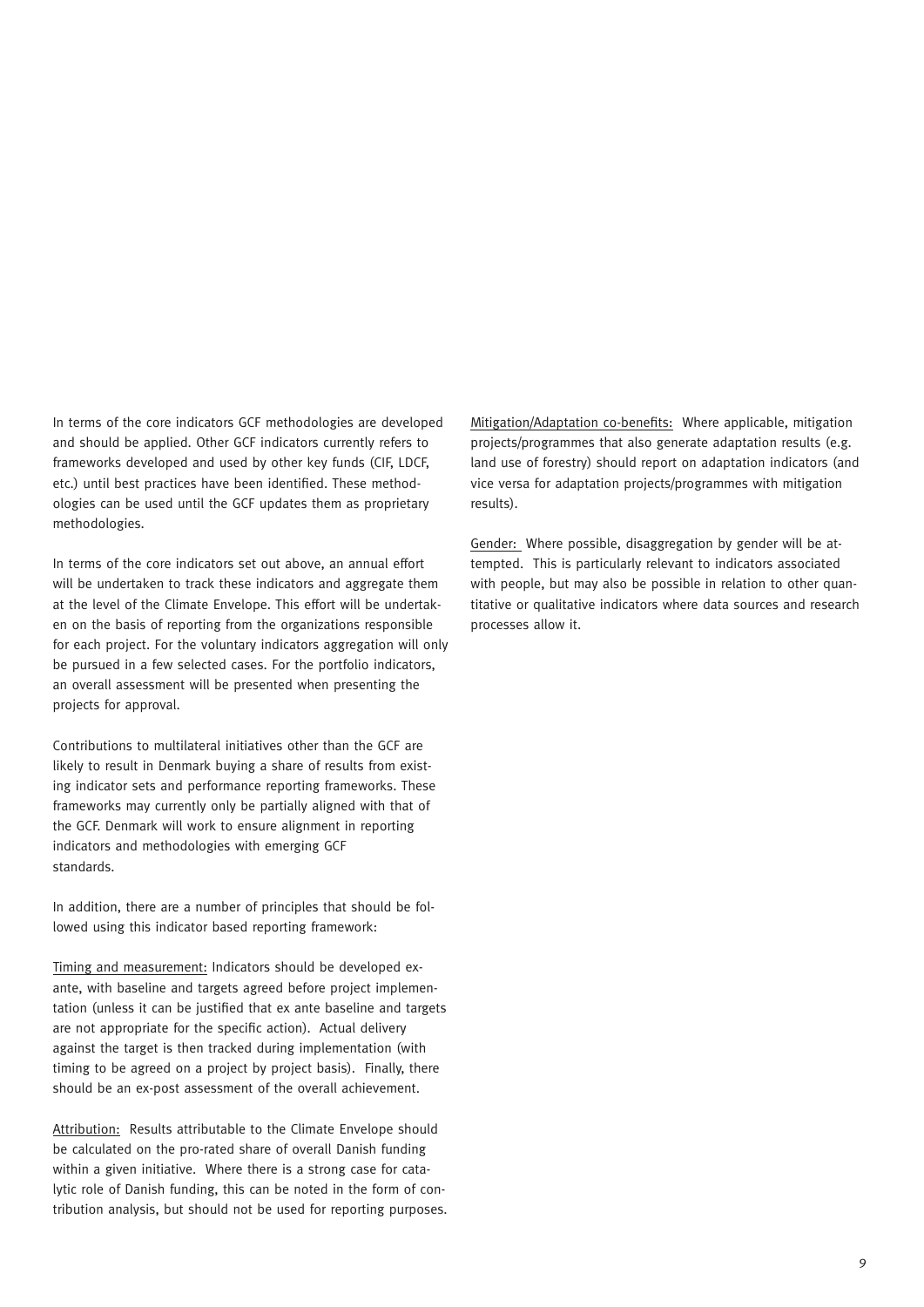# 4. IMPLEMENTATION

The Theory of Change, the principles and the indicator framework as set out in this guiding principles document will guide the selection, design and implementation of activities to be funded by the Climate Envelope. The guiding principles are supplementing (not replacing) the Aid Management Guidelines. It is important that partners are made aware of the guiding principles document prior to the project development. Each proposed intervention will be assessed against the principles during appraisal and the approval process.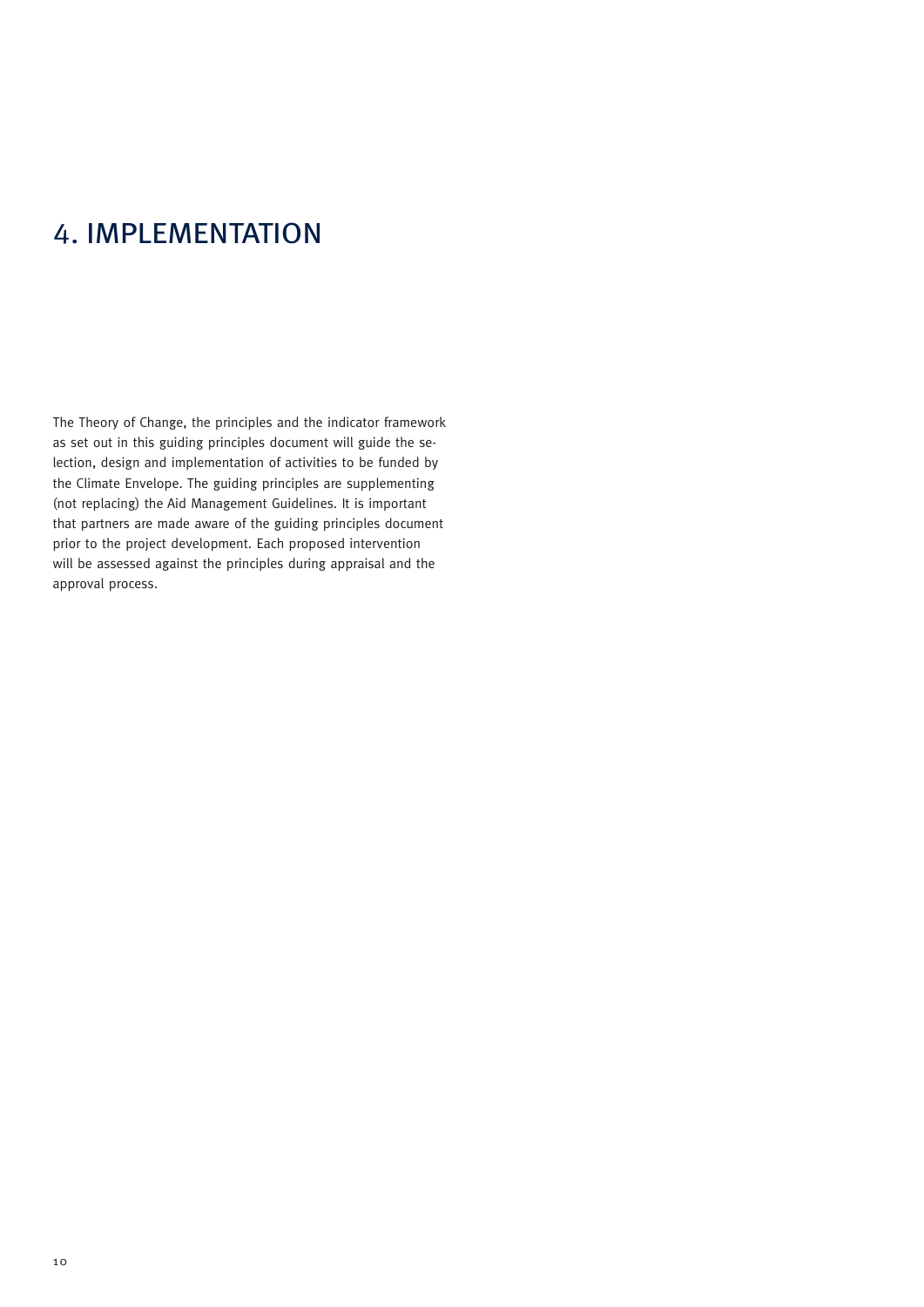# ANNEX 1: THEORY OF CHANGE FOR THE CLIMATE ENVELOPE ANNEX 1: THEORY OF CHANGE FOR THE CLIMATE ENVELOPE : THEORY OF CHANGE FOR THE CLIMATE ENVELOPE